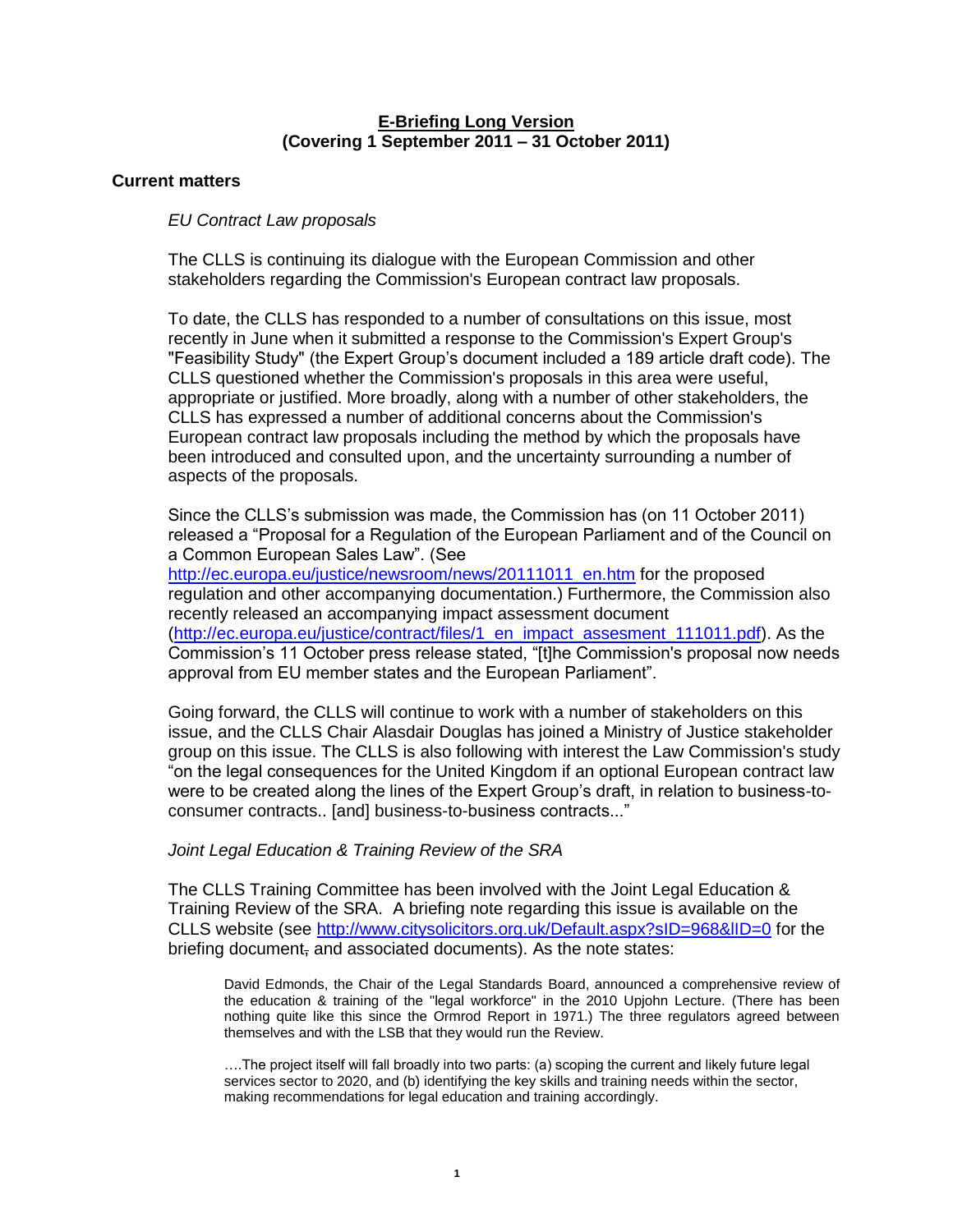# **Submissions**

## *Company Law Committee*

The Company Law Committee recently responded to the Financial Reporting Council's paper on "Cutting Clutter. Combating clutter in annual reports". (See <http://www.frc.org.uk/about/cuttingclutter.cfm> for the consultation paper and http://www.citysolicitors.org.uk/FileServer.aspx?oID=1072&IID=0 for the response.)

## As the FRC"s consultation website stated:

Clutter in annual reports is a problem, obscuring relevant information and making it harder for users to find the salient points about the performance of the business and its prospects for long-term success.

The report provides preparers of annual reports with practical aids for reducing clutter, giving ideas for how disclosures might look without the clutter, and factors to consider when planning the annual report process.

However, it's not just preparers that can cut clutter. All of those involved in regulating, reviewing, preparing and using annual reports have to change their behaviours if we are to remove clutter and improve corporate reporting. The Government will be consulting further on the framework of narrative reporting. The FRC will coordinate its work with that. We also seek further debate on how materiality should be applied to financial statement disclosures.

## The foreword to the paper went on to state:

Clutter in annual reports generates debate. All agree that a problem exists: most say that someone else is the cause and that they need to change first. As regulators our actions, and the way others respond to them, also contribute to the clutter we often see in annual reports and accounts. Clutter undermines the usefulness of annual reports and accounts by obscuring important information and inhibiting a clear understanding of the business and the issues that it faces. We are committed to being a catalyst for change – to move from debate to action, and to being an active participant in the change process to ensure that our actions are proportionate and targeted so reducing clutter, not adding to it, wherever possible.

Cutting clutter cannot be achieved just by taking a red pen to a late printer"s proof. Making a significant and permanent change has to be addressed at the planning stage for the next annual report through a clear idea of the desired outcome and how change will be achieved. A good time to start this process is at the debriefing meetings reflecting on the current year"s annual reports, which for many companies will be taking place over the next few months.

The Government, the FRC and many others have called for improvements to companies" narrative reports. The debate continues on exactly how such reports should be restructured. But whatever is decided our aim must be to make the text clear and clutter free.

This publication contains a number of aids for reducing clutter which we hope will be used to start making change a reality. The FRC intends to follow through on this initiative in a number of ways, for example by working with the Government on its review of narrative reporting.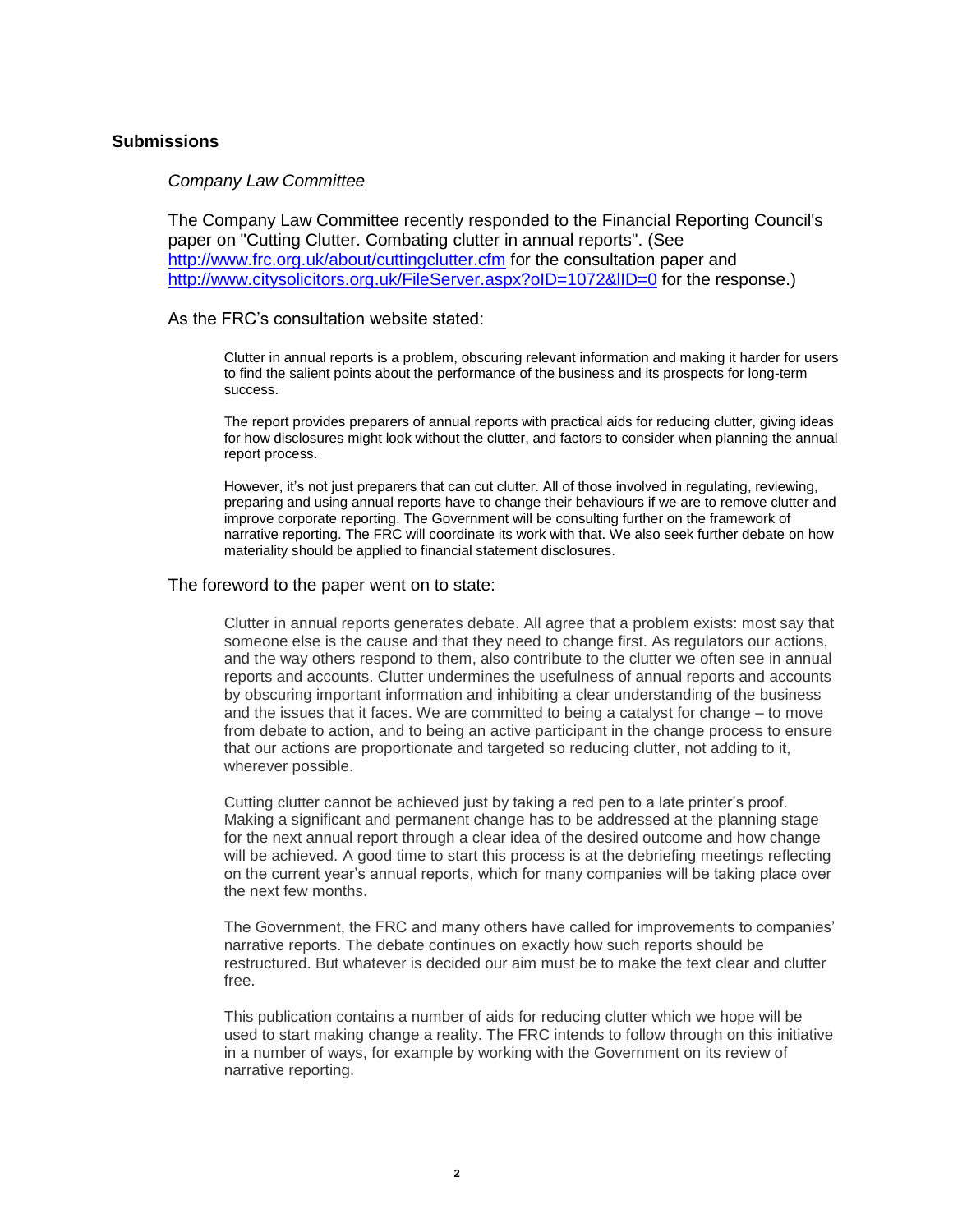In addition, as proposed in its recent Effective Company Stewardship consultation, the FRC would like to create a "financial reporting lab" where constituents can get involved by developing and testing ideas (without liability) to enable greater innovation. We welcome comments on this paper. We plan to hold a meeting with interested parties in the autumn to share experiences and to identify best practice as it develops.

Cutting clutter will not happen overnight. But the benefit in the longer term will be significant – reducing the time, energy and cost of preparing unnecessary disclosures and increasing clarity for investors.

### The consultation paper was organised under three major headings, namely:

- Investigating clutter
- Barriers to cutting clutter
- Addressing common areas containing clutter

## The Committee's submission stated generally that:

We welcome the opportunity to comment on the FRC's consultation paper, *Cutting Clutter combating clutter in annual reports*. Please note that in doing so we have not taken account of the proposals made in the BIS consultation, *The Future of Narrative Reporting*, issued on 19 September 2011.

We first make some general points on the paper and then comment on its three recommendations.

### **General Points**

1. We think it important to start by considering the purpose of the annual report and the users for whom it is prepared. It fulfils a statutory requirement for a company to prepare such a report; it acts as a reference document for shareholders and potential investors, for analysts and the public; and it may also include, on a voluntary basis, additional material which a company wishes to communicate to other stakeholders (such as CSR reports). Each purpose will make different demands on the report and those who prepare it.

2. Much in an annual report that may be regarded as clutter is required to be there to comply with law, regulation or accounting standards. The preparers of reports do not have a discretion to exclude such material or to include it in a document or website which is not part of the annual report. Such changes can only be made by legislators, regulators and accounting standard setters and we note that large parts of the FRC paper is effectively addressed to them.

3. The annual report has for a number of years been used as a repository for an ever increasing number of disclosures which government or regulators deem necessary. Even in a period when it is generally recognised that annual reports are over-long and increasingly opaque, new disclosures are still being added – for example, the requirement in the FRC's 2010 UK Corporate Governance Code for discussion of a company's business model; the proposed disclosures on gender diversity from the Davies Report and the FRC; the proposed disclosures on the audit process in the FRC's 2010 *Effective Company Stewardship* consultation and its proposed expanded audit report commenting on the completeness of the audit committee report.

Each such disclosure may have merit in itself, but collectively they do not lead to a clutter-free document.

4. The annual reports of some UK companies may need to comply with regulation in other jurisdictions and efforts to cut clutter may be constrained by those additional requirements.

5. We would also note that a company must treat all of its shareholders equally in the provision of information. All shareholders have the right to receive the same information about the company at the same time, and it is for each shareholder to decide whether they wish to make use of that information. It is not for a company to pre-empt a shareholder's rights in this regard by withholding the information.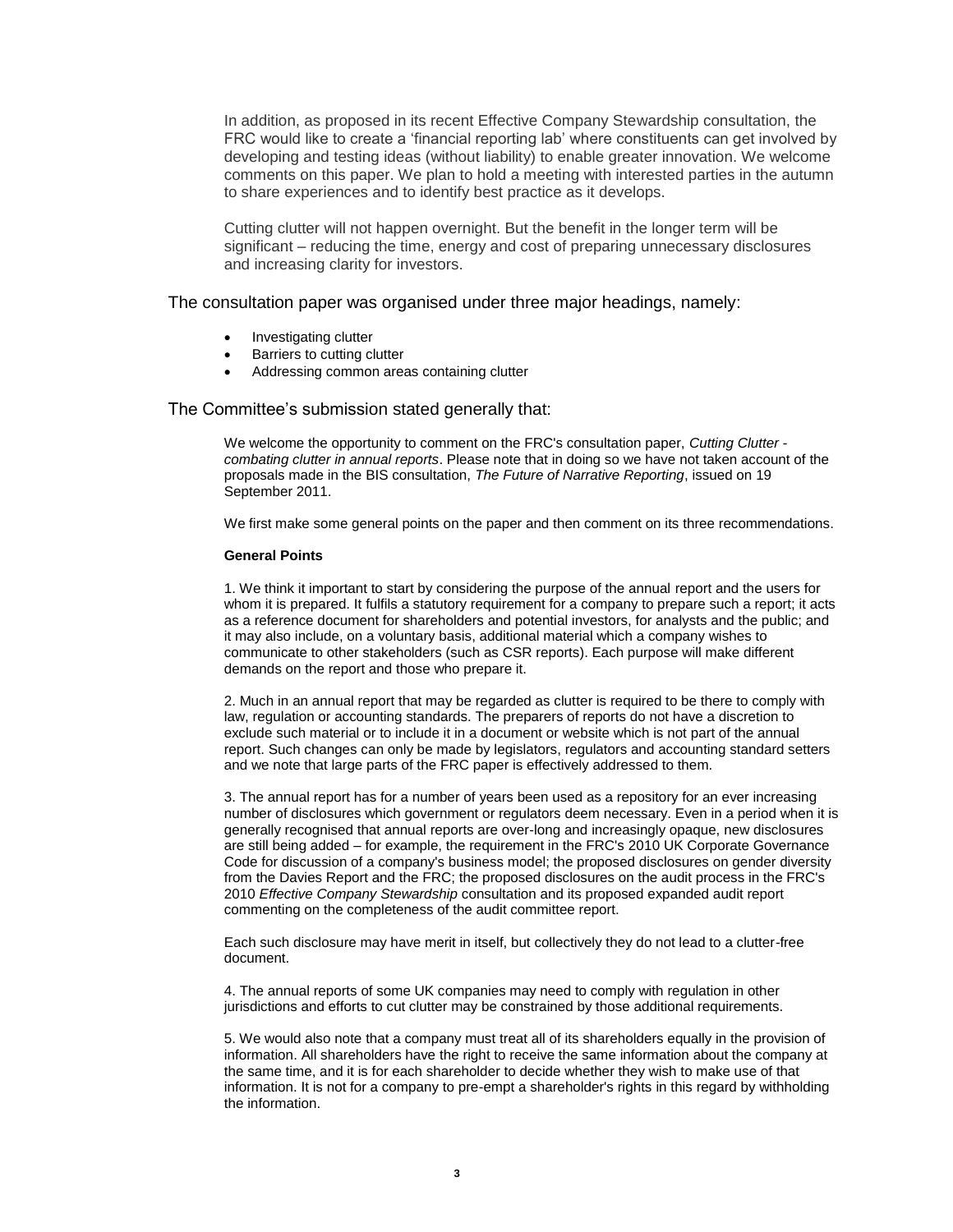6. We understand that some companies no longer produce summary reports or abridged annual reviews because of the increased use of electronic communications. The use of such communications does not, however, appear to have had any effect in reducing clutter or the length of reports.

The submission then went on to comment in more detail on the specific parts of the consultation paper.

## *Financial Law and Litigation Committees*

The Financial Law and Litigation Committees recently responded to the Ministry of Justice"s consultation paper "Proposed EU Regulation creating a European Account Preservation Order to facilitate cross-border debt recovery in civil and commercial matters - How should the UK approach the Commission"s proposal? Consultation Paper." (CP 14/2011) (See [http://www.justice.gov.uk/downloads/consultations/eu-cross](http://www.justice.gov.uk/downloads/consultations/eu-cross-border-debt-recovery-consultation.pdf)[border-debt-recovery-consultation.pdf](http://www.justice.gov.uk/downloads/consultations/eu-cross-border-debt-recovery-consultation.pdf) for the consultation paper. See <http://www.citysolicitors.org.uk/FileServer.aspx?oID=1063&lID=0> for the Financial Law Committee"s response and http://www.citysolicitors.org.uk/FileServer.aspx?oID=1065&IID=0 for the Litigation Committee"s response.)

As the introductory section of the consultation paper stated:

## Introduction

1. The European Commission has published a proposed Regulation creating a European Account Preservation Order (EAPO) to facilitate cross-border debt recovery in civil and commercial matters. This consultation paper seeks views on whether it is in the UK"s national interests to be a party to this Regulation, i.e. whether the UK should opt in to the proposal or not and/or be party to the forthcoming negotiations. The Commission"s proposal can be found at:

[http://ec.europa.eu/justice/civil/files/comm-2011-445\\_en.pdf](http://ec.europa.eu/justice/civil/files/comm-2011-445_en.pdf)

This paper also seeks views on specific provisions contained in the proposal which will be used to inform the UK"s position on whether it should participate in the Regulation or not. Negotiations will commence in early September.

- 2. Although in the main this consultation follows the Code of Practice on Consultation issued by the Cabinet Office, the Lord Chancellor and Secretary of State for Justice has decided that a shorter consultation period than the Code provides is appropriate as the UK is required to make a decision as to whether to opt in to the proposals or not, and must make that decision within three months of publication of the proposals.
- 3. An impact assessment has been completed and indicates that the following groups are likely to be affected:
	- the judiciary:
	- the legal profession;
	- financial institutions holding bank accounts etc. which may be frozen by an order;
	- claimants (whether businesses or individuals) who are seeking a court judgment or other means of confirming their claim (or who have obtained such a confirmation) and wish to obtain an EAPO to freeze the defendant"s bank account to the amount of that debt because they believe a defendant is likely to frustrate enforcement.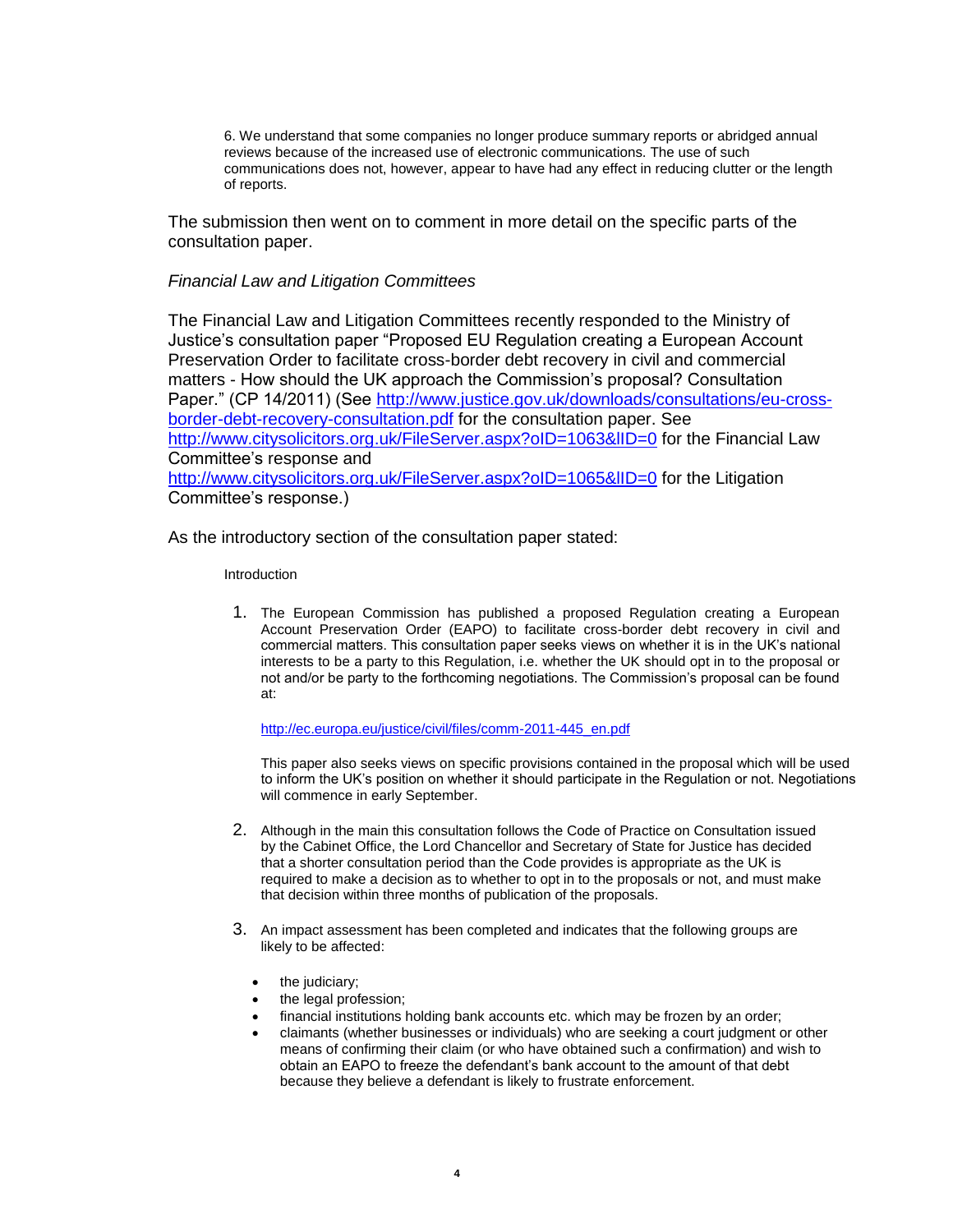- defendants (whether businesses or individuals) who are or will be subject to legal proceedings against them who may find their bank accounts subject to an EAPO.
- 4. It is probable that the proposals will lead to additional costs for some sectors and individuals. The Ministry of Justice has prepared an impact assessment, separate from this consultation. Comments on the impact assessment would be particularly welcome.
- 5. We would welcome responses to the following questions:
	- **Q1. Is it in the national interest for the Government, in accordance with Protocol 21 on the position of the United Kingdom and Ireland in respect of the Area of Freedom, Security and Justice annexed to the Treaty on the Functioning of the European Union, to opt in to negotiations on the Commission's proposed Regulation? Please explain the reasons for your decision.**
	- **Q2. What are your views on the specific issues raised in this paper concerning the proposal being made by the European Commission?**
	- **Q3. Do you agree with the impact assessment? If not, please explain why.**
	- **Q4. Are there any other specific comments you may wish to make?**

As the Financial Law Committee's response stated:

This response raises serious concerns that the proposals in their present form carry a real risk of:

- irremediable injustice to defendants,
- serious damage to businesses and individuals, and
- over-riding of the interests of secured creditors and of banks with set-off and netting rights.

In addition, the proposals do not deal fully with the risks to financial and securities trading systems and markets and create new legal uncertainties, as well as seeking to impose the costs of the legislation's methodologies and uncertainty on the banking sector.

They would require substantial changes to the way business is conducted, would seem calculated to discourage cross-border trade and do not work effectively with the present discretionary remedies to protect defendants against whom equivalent orders are now made by the English courts – in particular because it does not appear certain that discretionary relief can be granted by the receiving court under the new regime and this may result in defendants being bankrupted as a result of one of these orders and being deprived of their rights of defence.

While we would welcome a properly safeguarded simplification of the systems for preservation of assets pending judgment and the enforcement of judgment debts, in cases where such measures are truly necessary, we believe that in their present state these proposals are claimant friendly to the point where they fail to balance the interests of the defendant and dependants of the defendant (employees, customers and family of individuals) with those of the claimant and are not fit for purpose.

Reluctantly, therefore, we conclude that the risks to UK businesses and citizens are such that the UK should exercise its right to opt out of this legislation. The UK should, of course, press its reasons for doing so and be prepared to opt in if sufficient safeguards and clarity are introduced into the proposals.

Although the remit of this Committee is concerned primarily with the wholesale financial markets and serious issues in relation to these are raised below under the heading "Problems from a bank's perspective", we deal first with the problems for a defendant against whom an EAPO is made. These will fall on businesses large and small and on individuals. We believe that they will fall most severely on smaller businesses and individuals, which are most at risk of having their entire financial resources frozen and whose borrowings may be put into default and made immediately repayable as a result of one of these orders, however unjustified its issue may have been. There is no provision to enable them to release funds to pay the legal costs of defending themselves and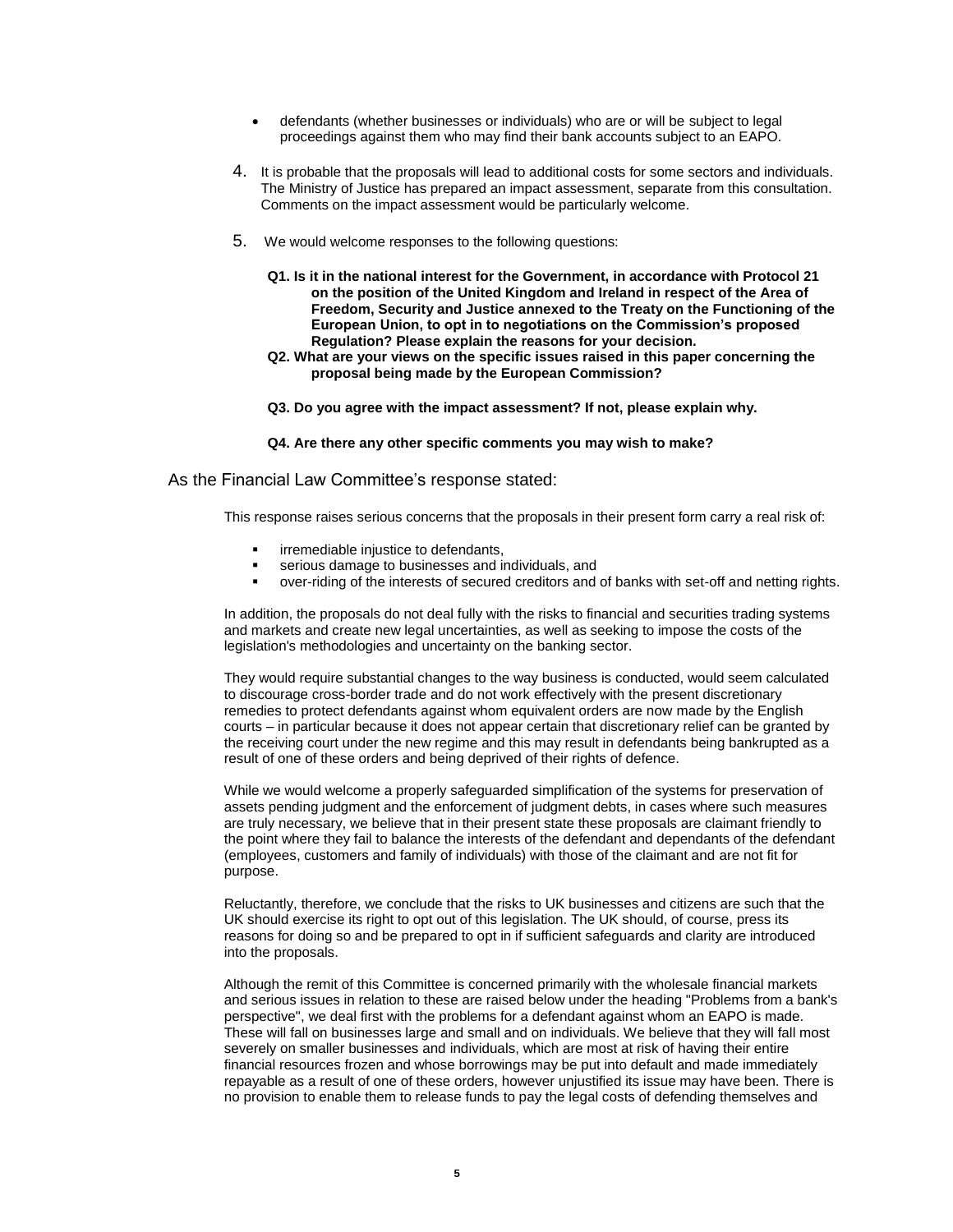the position on the protection of the viability of English businesses and of the homes and livelihoods of affected individuals seems singularly uncertain.

We cannot see how the EU authorities can regard this proposal as consistent with EU duties to protect the rights of defendants arising under both EU law and the ECHR, since it sets no minimum standards of protection and would allow the chance of interaction between originating and receiving state rules to remove all protections for the defendant.

The response went on to make further comments under the following headings:

Problems from a defendant's perspective

Problems from a bank's perspective

General issues

The Litigation Committee's response stated generally that:

The Committee's view is that the UK should not exercise its power under article 3 of Protocol Number 21 to the Treaty on the Functioning of the European Union to take part in the adoption and application of [the] Commission's proposal regarding an EAPO. For reasons explained below, the Committee considers that the Proposal in its current form is fundamentally flawed.

Instead of opting in to the Proposal at this stage, the Committee considers that the UK should seek to influence the negotiations on the Commission's proposal to the extent that it is able to do so. If those negotiations produce a regulation that fairly balances the interests of creditors and defendants, that does not impose too heavily on banks, and that is workable in practice, the UK should opt in at that stage. However, the UK should not opt in to the Commission's Proposal now in the hope that the negotiations over the Commission's proposal will lead to a satisfactory outcome but with no guarantee that they will in fact do so.

…As we have said, the Committee considers that the flaws in the Commission's proposal are such that the UK should not opt in to the Commission's proposal at this stage. The threats to UK businesses and banks arising from the proposal in its current form are such that the UK should not take the risk of opting in to the proposal in the hope that the draft regulation will be sufficiently improved in the course of the legislative process. The UK should only opt in if that legislative process does in fact significantly improve the regulation.

The response also dealt with a number of specific concerns that the Committee had regarding the proposal.

(It is understood that the UK Government has subsequently decided not to opt in to the proposed regulation for the time being.)

*Planning & Environmental Law Committee* 

The Planning & Environmental Law Committee recently responded to the DCLG consultation on the Draft National Planning Policy Framework (See <http://www.communities.gov.uk/documents/planningandbuilding/pdf/1951747.pdf> for the consultation paper and <http://www.citysolicitors.org.uk/FileServer.aspx?oID=1075&lID=0> for the response.)

As the DCLG webpage for the consultation stated:

We have published the draft National Planning Policy Framework for consultation. This is a key part of our reforms to make the planning system less complex and more accessible, and to promote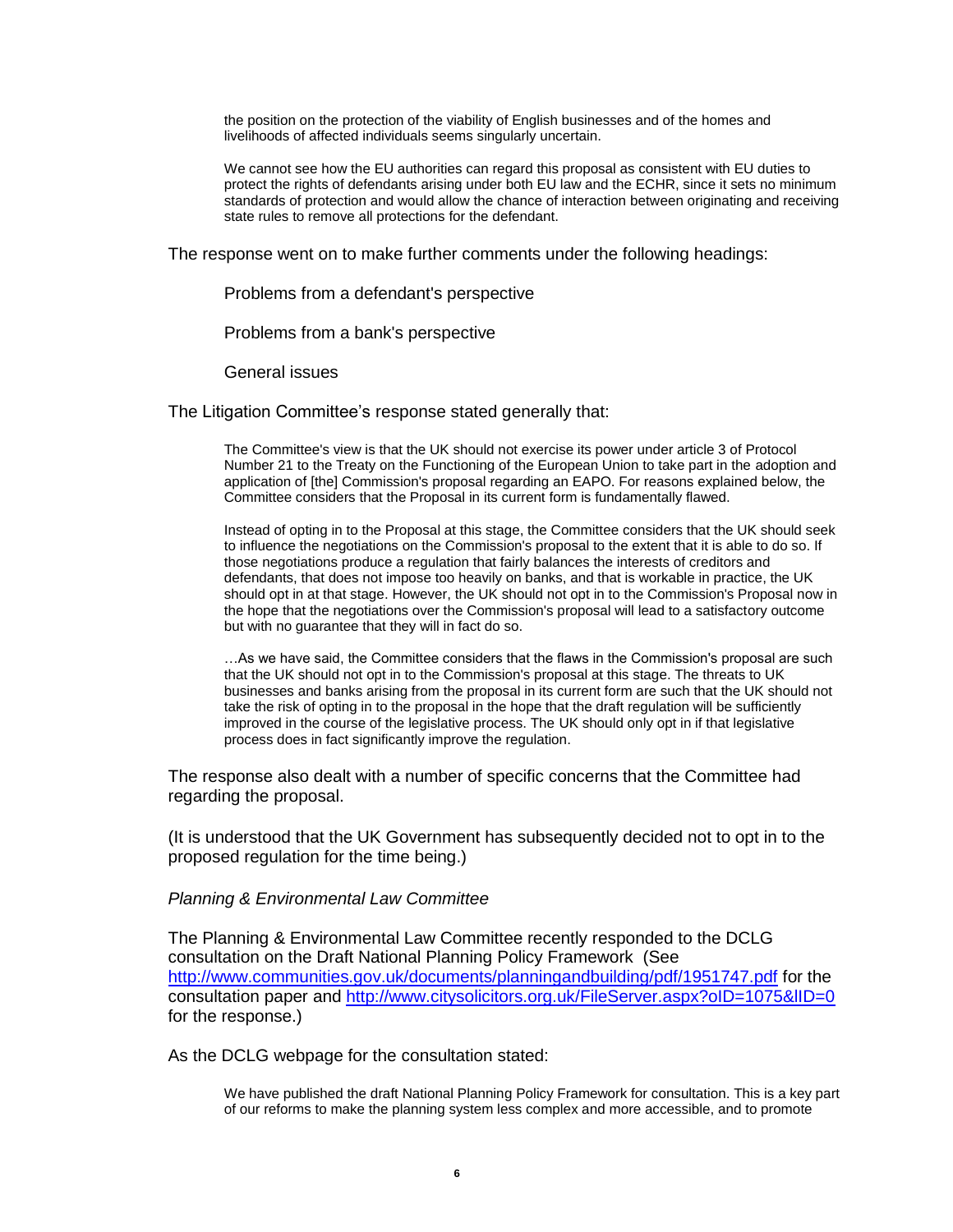sustainable growth. We are keen to hear views from all interested parties on the draft and how it might be improved.

And as the consultation paper itself stated:

**Topic of this consultation:** This consultation seeks your views on the draft National Planning Policy Framework. The Framework will replace the current suite of national Planning Policy Statements, Planning Policy Guidance notes and some Circulars with a single, streamlined document.

**Scope of this consultation:** We are seeking views on the content and format of this new Framework.

As the response stated:

### **Introduction**

In broad terms, we welcome the proposed National Planning Policy Framework as a breath of fresh air and support the objective of providing simple and clear national policy with the intention of allowing people and communities back into planning. We further support the proposal to sweep away unnecessary restraints on development whilst restating and strengthening necessary protections such as for rural areas.

However, we have identified several areas of concern where we are of the opinion, from a legal perspective, that the draft policy requires revision and enhancement and we comment on these below and in our responses to the consultation questions.

#### **General observations**

First, we would make some more general observations:

- We have an overall concern that there is imbalance in coverage between certain areas of policy covered by the draft framework: for some aspects there is a great deal of detail but on other, arguably more important, subjects the policy framework is remarkably brief. It will be important for practitioners, in particular, not to attempt to suggest that relative importance is implied by the quantity of the policy wording relevant to the area in question.
- We are also concerned that the objectives underlying the framework could be challenged by a failure by those within the planning system, i.e. the planning professionals, and by the general public to understand and to adapt to the new approach. Over the last 20 years, all parties, but planning practitioners in particular, increasingly have debated the detailed nuances contained within policy guidance and in the resultant planning inspectors' decisions and court judgments whilst planning legislation and regulations have been trawled over, examined and amplified. If the approach which we believe underpins the National Planning Policy Framework is to work in reforming, even revolutionising, the planning system every current stakeholder involved with the planning system must understand, appreciate and apply the policy framework as laying down broad themes and a general direction of travel and support this new approach by applying such themes to development proposals in an appropriate and timely manner. If this is not done the current evils in the system will not only be repeated but will be multiplied and many of the savings identified in the Impact Assessment will be illusory.
- Closely connected with the above concern is the need for national and local government to acknowledge that implementation of the policy framework will require a highly motivated planning profession well trained both in the new approach and in assisting and supporting lay members of the public including the community bodies in playing their roles of involvement at the local level. This will be particularly challenging at a time of economic restraint but investment in training and supporting planning professionals working within government will be essential in ensuring the delivery of this new approach and the achievement of the envisaged resultant economic growth.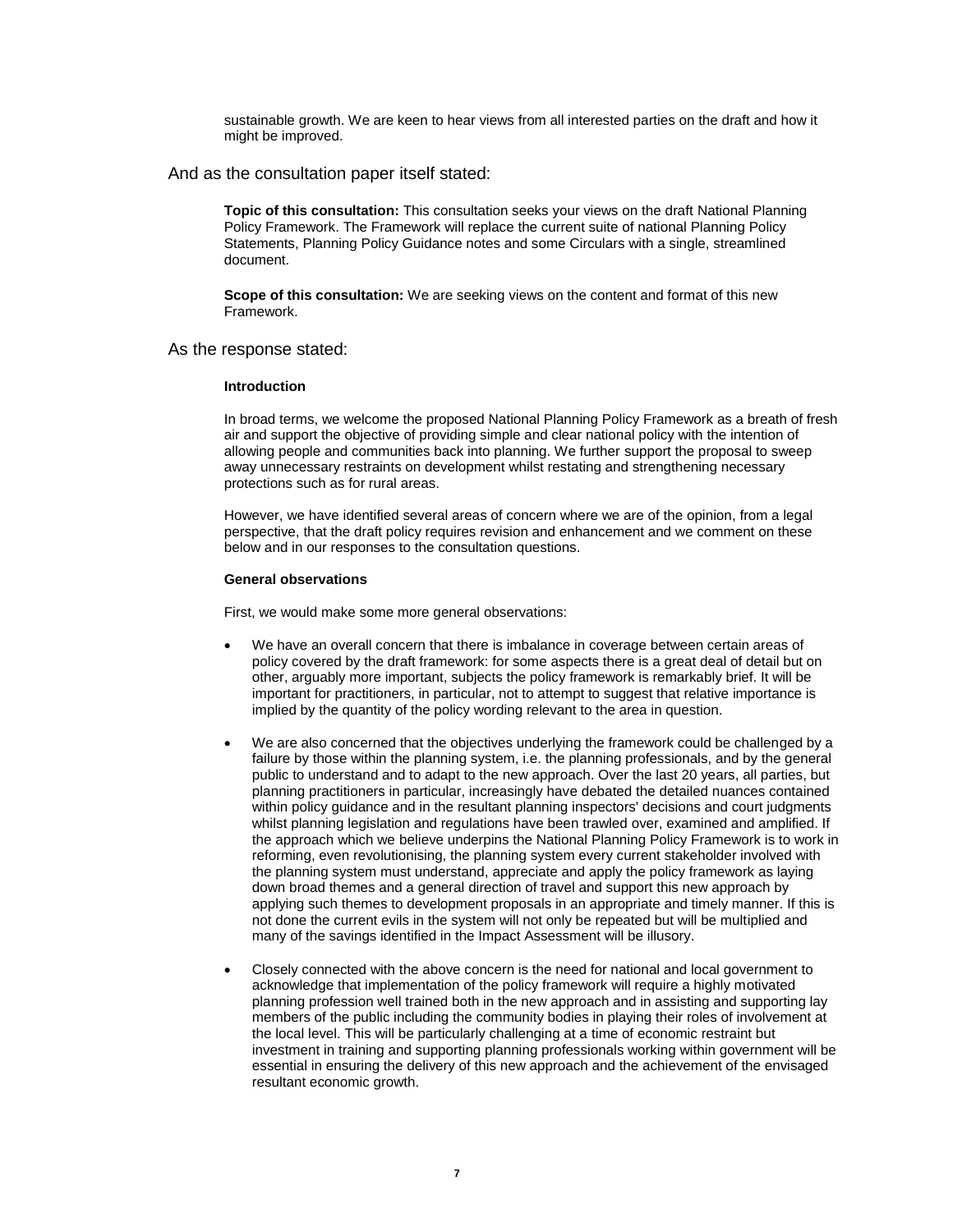### **Concern that a lack of clarity will frustrate the reform objectives**

It is absolutely essential that the framework, when implemented, is capable of delivering the positive improvements which Government envisages and which Ministers have explained particularly to the general public during the consultation period.

The dangers arising from misunderstandings as to the intentions behind the policy framework, due in many cases to ambiguities and a simple lack of clarity and proper explanations in the detailed wording, have been demonstrated by the considerable public interest in, and heated public debate over, some key areas in the consultation draft. If the policy framework results in legal wrangles and delays, let alone a material increase in applications for judicial reviews as local planning authorities struggle to make proper and unchallengeable decisions under the framework then this extremely worthwhile reform will not only fail but actually make an imperfect system moribund.

### **Main areas of concern**

Our detailed comments are set out in response to the detailed consultation questions which responses are annexed to this document. However, the main areas of concern relate to:

### 1. **Delivering Sustainable Development**

Whilst we appreciate the difficulties in producing a definition of sustainable development which will satisfy all key stakeholders, the absence of a clear and concise definition would result in the policy"s cornerstone being left in a state of uncertainty.

### **2. Transitional arrangements**

We believe that it will be essential to transition the move from the existing suite of policy documents to the policy framework carefully if uncertainty, inconsistency and other difficulties are to be avoided.

In addition a number of PPSs and PPGs contain detailed technical guidance on a number of issues. For example, PPG14 (Development of Unstable Land), PPG24 (Planning and Noise) and PPS25 (Development and Flood Risk) contain detailed technical guidance. It will be very difficult for decision makers, whether local planning authorities, planning inspectors or the Secretary of State to reach informed decisions without having recourse to such technical guidance.

### **3. Financial incentives**

Express mention of financial incentives should be included in the policy framework particularly in light of the Government's emphasis on the New Homes Bonus being a central driver to deliver more housing. Equally, the policy framework needs to emphasise that planning permissions and allocations should not be bought and sold. Development which is fundamentally unacceptable should never be approved simply because of financial considerations.

### **4. Town Centre impact**

Concern has been expressed that the presumption in favour of sustainable development could undermine the primacy given to the town centre first approach in planning policy. Therefore, it would be helpful to clarify in the policy framework that the town centre first policy test must be applied whenever relevant and that the application of the presumption in favour of sustainable development will never mean that development to which the town centre policies apply can be consented without observing the sequential and impact tests.

### **5. Brownfield/ranking of land used first for development**

Whilst we appreciate that the economic growth agenda may demand the flexibility to allow, in limited circumstances, the development of, say, a greenfield site in preference to a previously developed land it is clear from the public response during the consultation period that there is a need to emphasise that the starting point everywhere, and not just within the Green Belt, is to use previously developed land first in order to ensure public support for this reform.

### **6. Heritage issues**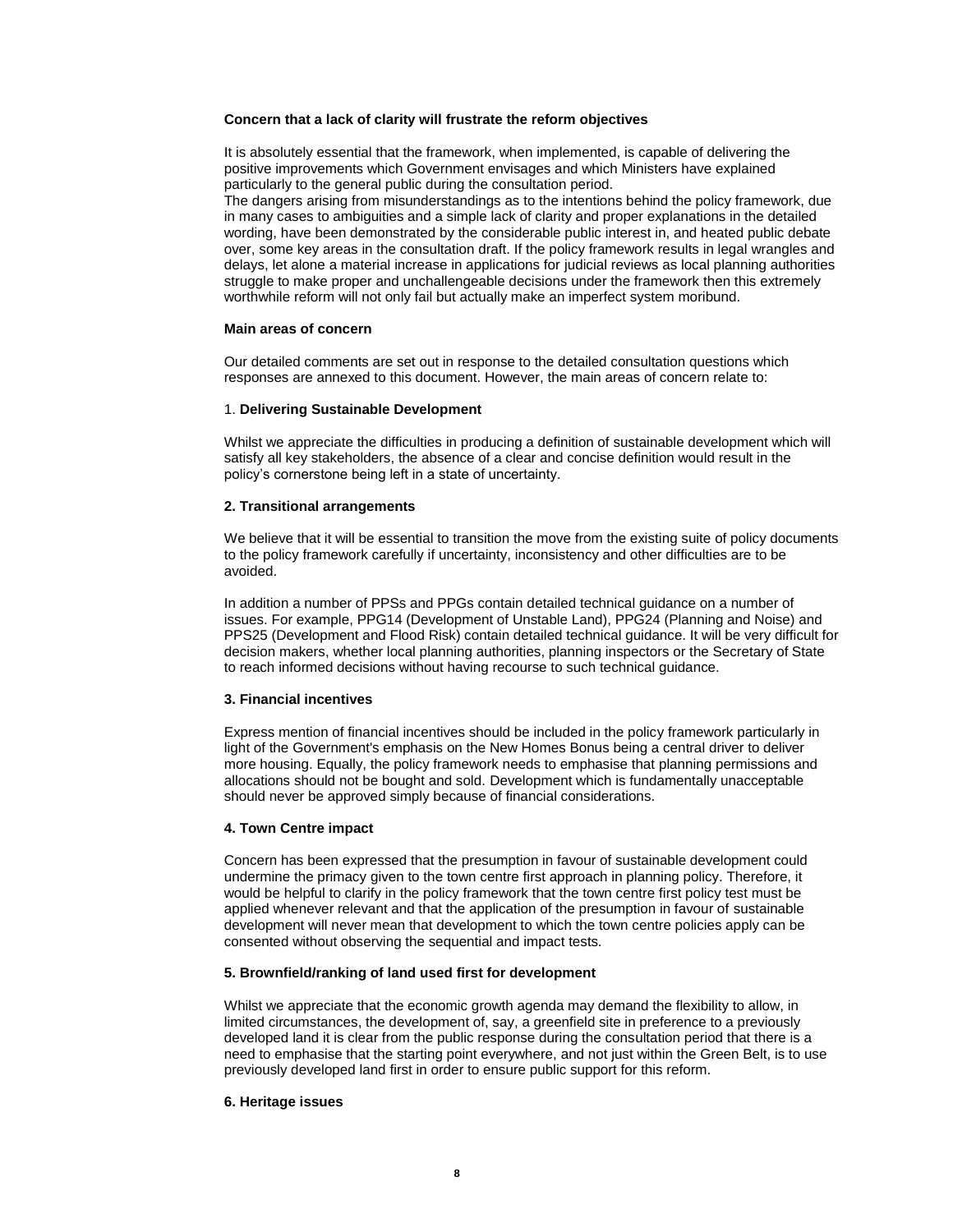As with the inherent tension between economic growth demanding unbridled development and communities" natural expectation of retaining the well appreciated status quo, heritage issues go to the heart of the people"s involvement with and love of their community. On heritage issues arguably the draft policy is too inflexible and instead should emphasise that decision makers need to weigh in the balance what will be gained by the new development and what will be lost.

### **Glossary**

Finally a small but, we would suggest, a significant point on the detail in the framework. It is absolutely essential that the framework is clear and concise and easily understood by the local communities who are to be empowered under the Localism agenda . However, as planning decisions will be made in the light of the policy contained in the framework it is essential that certain key words, phrases and concepts are defined with some precision e.g. "previously developed land". In the consultation draft it is unclear where words or phrases are defined in the Glossary. In the May 2011 proposals this was achieved by footnotes which were attractive and easily understood. On the other hand if a Glossary is to be retained we recommend that defined words or phrases are identified in the text, for example by use of italics, thereby directing the reader to the Glossary.

The Committee also recently responded to the Defra "Consultation on a Draft National Policy Statement for Hazardous Waste" (See

<http://www.defra.gov.uk/consult/2011/07/14/hazardous-waste/> for the consultation paper and http://www.citysolicitors.org.uk/FileServer.aspx?oID=1076&IID=0 for the response.)

As the website for the consultation stated:

The Hazardous Waste National Policy Statement (NPS) sets out the strategic need and justification of Government policy for the provision of Nationally Significant Infrastructure Projects (NSIPs) for hazardous waste. This will be used to guide decisions on development consent. The purpose of the consultation is to give stakeholders the opportunity to comment on the draft NPS and the framework it sets for those planning decisions. The deadline for response is 20 October 2011.

As the consultation document went on to state:

Seven different types of facility are covered by the NPS. The results will be used to ensure that the policy as outlined in the NPS is both clear and correct. The consultation covers the generic impacts of the NPS, which apply to any Nationally Significant Infrastructure Projects (NSIPs). In addition there are some specific criteria set out for each of the types of facility covered.

The response answered some of the specific questions in the consultation paper, and stated generally that:

This consultation and the questions posed by it raise operational and practical policy issues in relation to how the Infrastructure Planning Commission ("IPC") should consider applications for consent for nationally significant hazardous waste infrastructure.

Due to the focus of the Consultation on non-legal issues, we have not responded to all of the questions raised.

## *Regulatory Law Committee*

The Regulatory Law Committee responded to the HMT document "Review of the Money Laundering Regulations 2007: the Government Response". (See <http://www.parliament.uk/deposits/depositedpapers/2011/DEP2011-0920.pdf> for the consultation paper and<http://www.citysolicitors.org.uk/FileServer.aspx?oID=1056&lID=0> for the response.)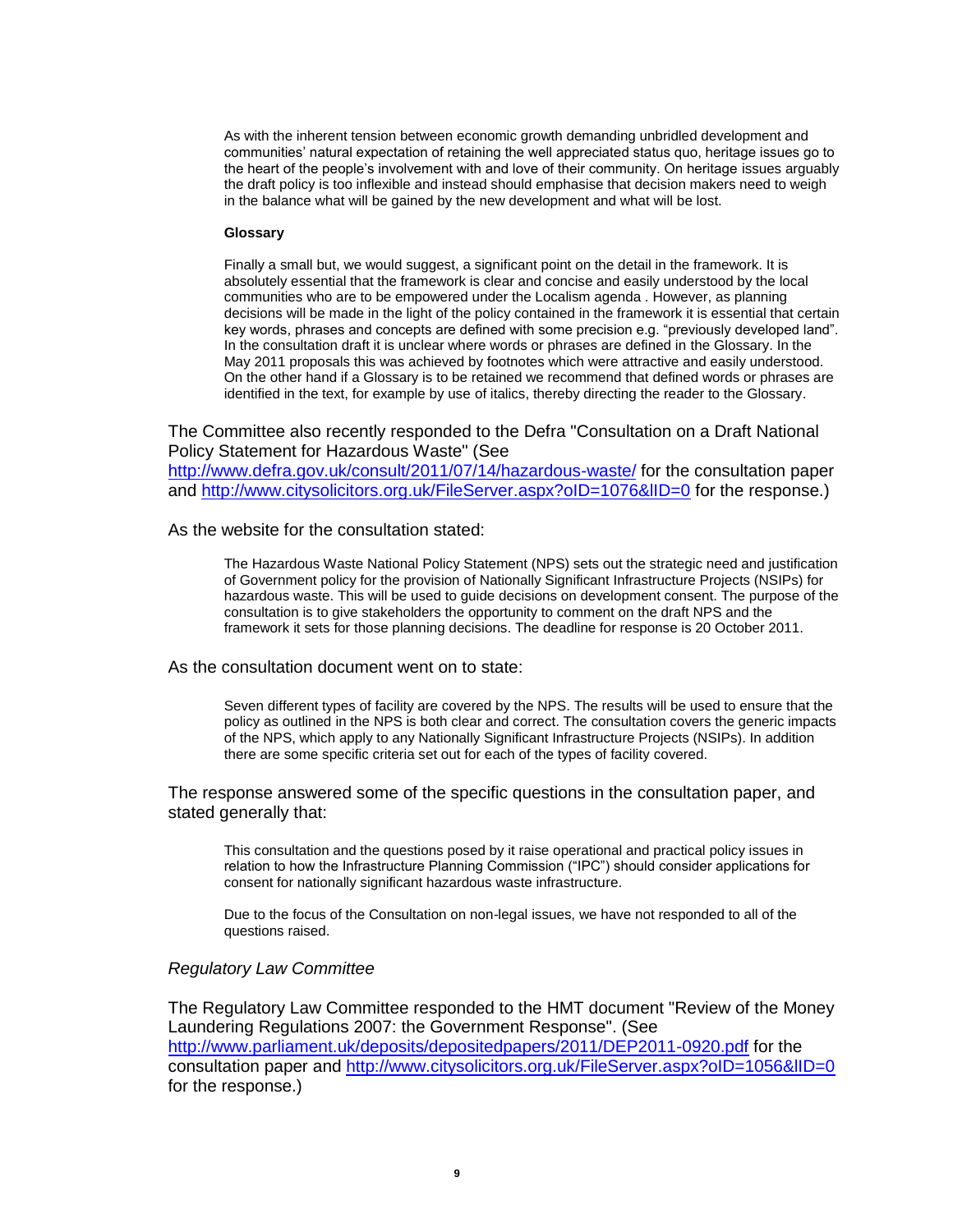## As the consultation paper stated:

#### Introduction

This is the Government response to the 2009/10 Review of the Money Laundering Regulations 2007 (the Regulations). It includes a series of consultative proposals to amend the Regulations. The review followed a commitment made in 2007 to carry out this process two years after the introduction of the Regulations. It has been informed by a Call for Evidence and by a large number of sector specific meetings with interested parties.

The objective of the review was to assess the extent to which the implementation of the Regulations reflects the principles of effectiveness, proportionality and engagement in practice. Chapter 1 of this document explains the background to the review in detail. Chapter 2 explains the arrangements for the consultation on the proposed changes to the Regulations.

This document then addresses a range of operational or procedural issues involving supervision and enforcement, guidance; and the use of simplification or facilitation measures like reliance and equivalence.

In chapter 3 the Government response and proposals for consultation on changes to the Regulations are given, following a summary of the information and views received. The changes proposed are to ensure that the regime delivers as intended, stays up to date, and is effective and proportionate.

In chapters 4 to 9, a more detailed Government response is given to the main themes of the comments received to the Call for Evidence, following a short summary of the those views. They are in each of the following areas:

- Chapter 4 The risk-based approach;
- Chapter 5 Simplification and deregulatory provisions;
- Chapter 6 Customer due diligence;
- Chapter 7 Guidance;
- Chapter 8 Supervision; and
- Chapter 9 Engagement.

Responses about the customer experience were made in relation to many of these areas and are discussed, accordingly, in each.

There is a summary list of the consultation questions in Annex C.

Money laundering and terrorist finance

The Regulations address the threats from money laundering and terrorist finance. For brevity reference is generally made in this paper to "money laundering" or to the anti-money laundering (AML) regime, but that term should be understood as embracing terrorist financing.

### As the response stated:

We wish to take the opportunity to comment mainly on some of the more general issues mentioned rather than on the specific consultation questions. These comments are based on our experience of advising clients who are subject to the Money Laundering Regulations 2007.

The Government Response reflects that there are concerns that the risk based approach is not as fully supported as it might be by supervisors, and by supervision and enforcement policies. We certainly agree that there is a widespread lack of understanding as to both what a risk based approach is, and as to what a firm must do to have a satisfactory risk based approach. There is a significant industry now devoted to advising firms on their procedures (and indeed on finding faults in existing procedures) and it is not at all clear that the result is either a "risk based approach" or an approach which makes a substantive difference to the ultimate objective of detecting potential money laundering.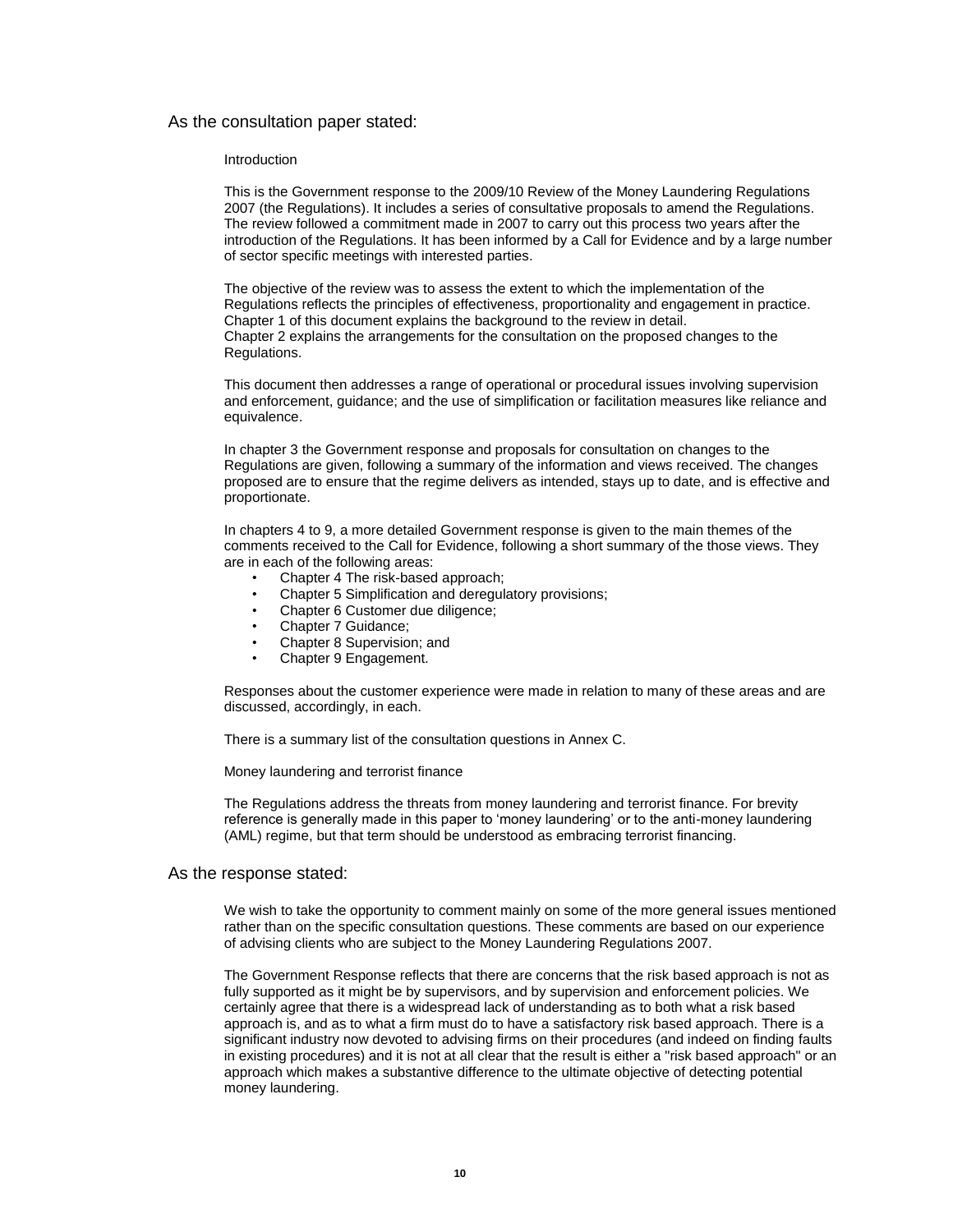We believe that the Government should be actively encouraging the Joint Money Laundering Steering Group to produce further guidance on the risk based approach. We also think it has to be more generally accepted by supervisors and those responsible for enforcement that a risk based approach involves judgement, and that whilst that judgement must be reasonable and based on reasonable information, it is a judgement. Therefore another reasonable person might have formed a different judgement. Those charged with exercising these judgements have a heavy responsibility which in our experience they take seriously, they should not be at risk of personal jeopardy if subsequently someone decides that they would have formed a different judgement. Firms need to be able to recruit senior high calibre staff to take the responsibility for making these judgements and this is becoming more difficult as employees with appropriate skills reject the personal risks associated with regulatory hindsight being applied to judgements they have formed. There is a real risk that the effect will be to create a less risk based approach, a more formulaic approach, and that the highest quality staff will simply not be willing to take on the roles which expose them to personal liability. We believe this is an issue to which the Government needs to give serious attention. (We note in passing that the attempted prosecution of a money laundering officer of a City firm a few years ago was not helpful. In that case it was widely considered that the individual concerned had clearly done his best in very difficult circumstances and the belated dropping of the prosecution recognised this.)

We note the statements (see page 6) that refer to difficulties some firms have reported in complying with beneficial ownership requirements and politically exposed person requirements when dealing with large publically owned companies. We think that this is because of a misunderstanding as to what the law requires when the customer is regulated or listed. This confusion is in our experience a relatively recent development which has arisen out of the increasing regulatory focus on dealings with politically exposed persons.

Regulation 13 of the Money Laundering Regulations 2007 clearly states that a relevant person is not required to apply customer due diligence measures (unless he suspects money laundering or terrorist financing) where he has reasonable grounds for believing, inter alia, that the customer is a credit or financial institution or a company whose securities are listed on a regulated market subject to specified disclosure obligations. Customer due diligence for this purpose means identifying the customer and identifying the beneficial owner and obtaining information on the purpose and nature of the business relationship. So where the customer is such an entity this diligence is not required.

It is our understanding from the definition in the Regulations that a politically exposed person (including its close associates) would be an individual, and so would not fall within Regulation 13 and be subject to the possibility of simplified due diligence. We believe that any confusion is because a politically exposed person could be a shareholder or director of an entity to which simplified due diligence may be applied. However, by definition, the politically exposed person in such a case is not the customer, this is the regulated or listed entity, which by definition has already been scrutinised by an external body and is subject to ongoing scrutiny. It seems to us that regulation 13 is absolute, and permits simplified due diligence in this case. Indeed any other conclusion would deprive Regulation 13 of any use. We believe it would be extremely helpful if the Government were to explain this, or were to ask the JMLSG to do so.

We welcome the Government's recognition that Regulation 14 expressly refers to enhanced due diligence "on a risk sensitive basis" and we would encourage the Government to produce, or to encourage the JMLSG to produce, further more precise guidance on this as, again, we see extensive (and largely formulaic) checks being "required" in order for a firm to feel that it can demonstrate appropriate diligence.

We appreciate that these issues were not specifically further raised in the consultation, but we thought that this was an appropriate moment at which to raise them to support the Government in its efforts to have an effective anti-money laundering regime, under which both firms and supervisors understand what is expected.

In response to the specific list of consultation questions we would comment on the following:

1. Should the existing criminal sanctions be wholly or partly repealed?

We support the repeal of these sanctions. The Money Laundering Regulations are essentially about the requirements for procedures and administration, the Proceeds of Crime Act ("POCA") is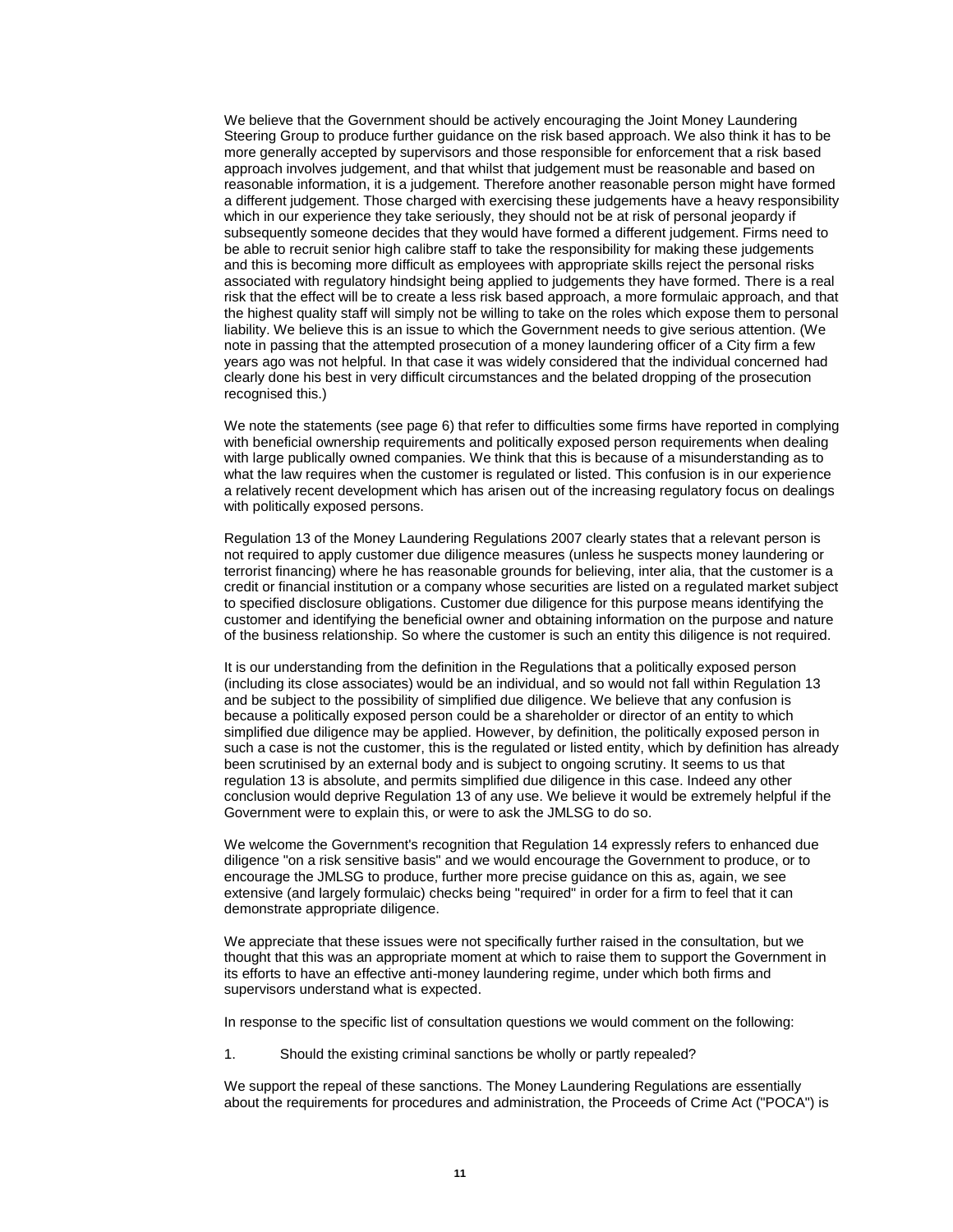the appropriate place for the creation of substantive criminal offences for firms associated with money laundering (including, for regulated firms, the failure to report offence). We think that this is more than adequate cover, in particular a firm with inadequate controls would be at risk of committing the POCA offences.

2. Should a debt purchaser be able to rely on CDD previously performed by the seller?

We support any proposal that this should clearly be the case, the liability for imperfect CDD should rest with the seller.

# *Revenue Law Committee*

The Revenue Law Committee recently responded to the HMT document "Consultation on Controlled Foreign Companies (CFC) reform: detailed proposals" (See [http://www.hm-treasury.gov.uk/consult\\_controlled\\_foreign\\_companies\\_reform.htm](http://www.hm-treasury.gov.uk/consult_controlled_foreign_companies_reform.htm) for the consultation document and http://www.citysolicitors.org.uk/FileServer.aspx?oID=1069&IID=0 for the response.)

# As the website for the consultation paper stated:

This consultation includes detailed proposals for how the new CFC regime will operate. They build on the CFC proposals included in the Corporate Tax reform: Delivering a more competitive system document and the interim improvements introduced in Finance Bill 2011 to bring together the various changes into a modernised CFC regime.

These proposals reflect outcomes from extensive consultation with business and other interested parties, including several working groups. The Government has decided to publish as much detail as possible to allow sufficient time to consult further on design of the new regime ahead of publication of draft legislation in autumn 2011.

## As the consultation paper stated:

| Subject of this consultation | The reform of the Controlled Foreign<br>Companies (CFC) rules. This is a key<br>reform needed to improve the UK's tax<br>competitiveness whilst ensuring that the<br>UK tax base is adequately protected.                                                                                                                                                        |
|------------------------------|------------------------------------------------------------------------------------------------------------------------------------------------------------------------------------------------------------------------------------------------------------------------------------------------------------------------------------------------------------------|
| Scope of this consultation   | This consultation includes detailed<br>proposals for how the new CFC regime will<br>operate, including a Tax Impact<br>Assessment.                                                                                                                                                                                                                               |
| <b>Previous engagement</b>   | Formal consultation on the CFC reform<br>was held on proposals published in<br>November 2010 as part of the wider<br>consultation on Corporate Tax Reform<br>(please see Annex J for a summary of<br>responses). These proposals have been<br>developed to reflect the outcome of the<br>extensive consultation with businesses and<br>other interested parties. |

The response made a number of detailed comments on the various sections of the consultation paper.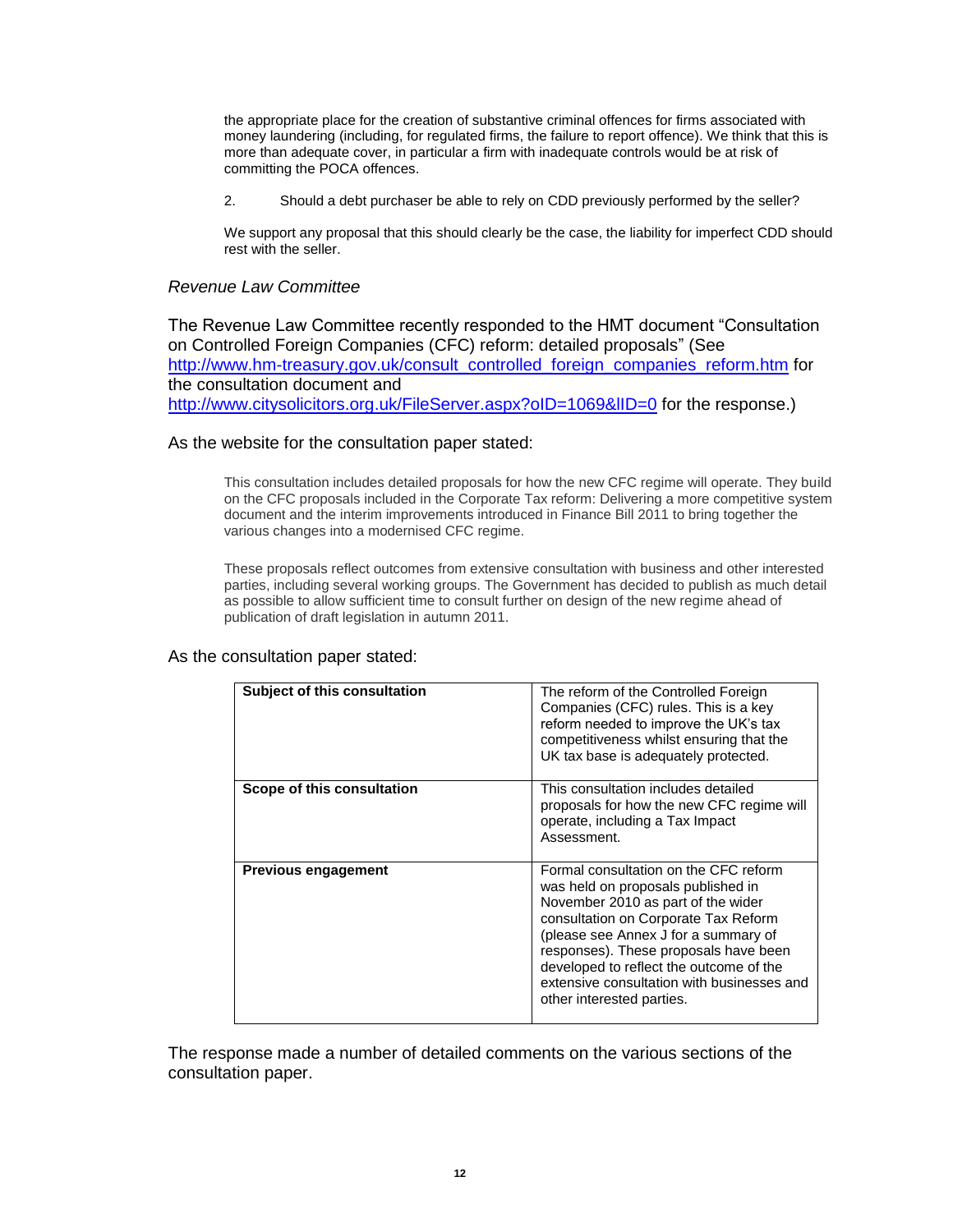The Committee also recently responded to the HMT"s consultation on the Patent Box (See [http://www.hm-treasury.gov.uk/consult\\_patent\\_box\\_stage2.htm](http://www.hm-treasury.gov.uk/consult_patent_box_stage2.htm) for the consultation document and<http://www.citysolicitors.org.uk/FileServer.aspx?oID=1057&lID=0> for the response.)

As the website for the consultation stated:

(a) Background

The Government is committed to introducing a preferential regime for profits arising from patents, known as a Patent Box. This will allow companies to apply a 10% corporation tax rate to profits attributed to patents.

The Patent Box will encourage companies to locate the high-value jobs and activity associated with the development, manufacture and exploitation of patents in the UK. It will also enhance the competitiveness of the UK tax system for high-tech companies that obtain profits from patents.

In November 2010 the Government published a wider Corporate Tax reform consultation which included a wide-ranging review of the taxation of intellectual property.

(b) Consultation

This consultation builds on that initial review and provides a detailed explanation of how the Government proposes to implement the Patent Box, and seeks views on the proposed design of the regime.

The Patent Box provides an additional incentive for companies in the UK to retain and commercialise existing patents and to develop new innovative patented products.

This will encourage companies to locate the high-value jobs associated with the development, manufacture and exploitation of patents in the UK and maintain the UK"s position as a world leader in patented technologies; recognising that multinational groups have a choice over where they locate ownership, development and exploitation of patents.

The response made a number of detailed comments on the various sections of the consultation paper.

# *Training Committee*

The Training Committee recently responded to the SRA consultation "Realignment of the Higher Rights of Audience Regulations in relation to higher rights of audience and the aims of the Qualified Lawyers Transfer Scheme" (See <http://www.sra.org.uk/sra/consultations/hra-realignment-with-qlts.page> for the consultation document and <http://www.citysolicitors.org.uk/FileServer.aspx?oID=1073&lID=0> for the response.)

As the relevant page of the SRA website stated:

## **Background**

The Higher Rights of Audience Regulations were introduced in April 2010. One of the policy objectives on implementing the 2010 Regulations was to simplify the routes to gaining the qualification so that it could only be obtained after passing an assessment. The SRA's submission to the Ministry of Justice stated:

"There will be only one route to qualification and it will be based on an assessment of advocacy skills."